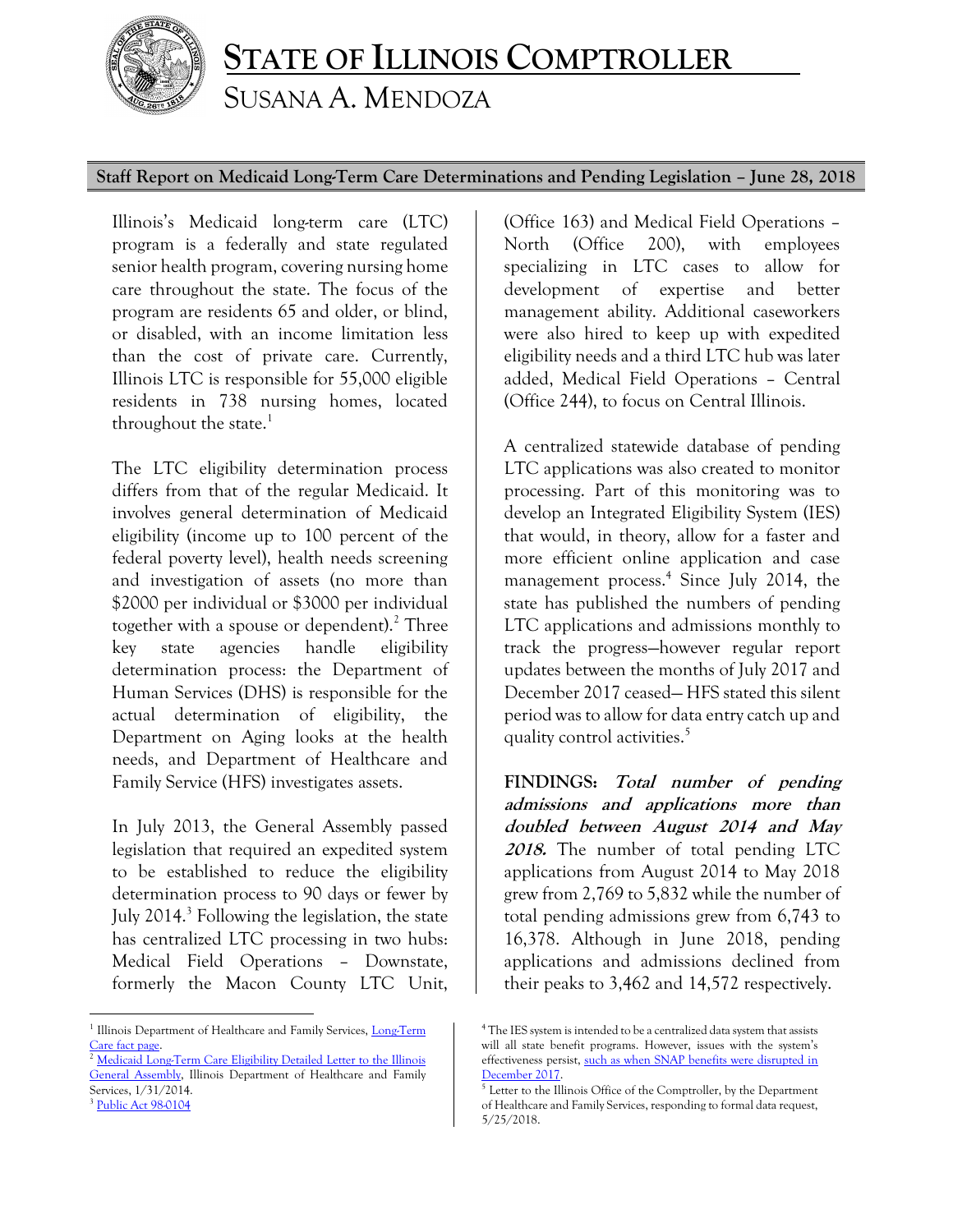Despite the strong upward trend, there was some fluctuation. Before hitting the all-time maximums in May 2018, the peaks in total pending applications included July 2015, May 2016, November 2016, and July 2017; in pending admissions - August 2014, July 2015 and November 2016. The dips included April 2015, September 2015 and June 2016 for total pending applications; February 2015, September 2015, February 2017 and July 2017 for total pending admissions (see Figure 1, Figure 2).



>90 days 8 <90 days

**The number of overdue (>90 days) pending applications and admissions grew fivefold since 2014.** In the wake of passing the 2013 legislation requiring the state to shorten duration of pending status to 90 days or less, there was a reduction in the backlog. The number of overdue pending admissions went down from 1,781 in August 2014 to 158 in April 2015, suggesting that the overhaul of case management system undertaken by the state had a positive effect. However, there was no long-term progress (see Figure 3). A strong

upward trend culminated in May 2018, with the numbers of overdue pending admissions and applications hitting 9,129 and 4,187, respectively—a fivefold increase since August 2014.



**The eligibility determination backlog has been growing at an unprecedented pace in the recent months.** The number of admissions pending over 90 days rose from 3,758 to 9,129 (percentage increase of 142.9 percent) from December 2017 to May 2018. At the same time, the number of applications saw no similar jump, rising only from 3,303 to 4,187 (percentage increase of 26.8 percent). It is unclear when exactly the ongoing spike has begun since no record on pending applications and admissions is available for the period from August to November 2017. Interestingly, overdue pending admissions were steadily declining from late 2016 until the data gap (see Figure 3).

**While various causes may explain LTC application backlogs, state-related delays have driven the ongoing surge.** Among the factors that may create delays are spend downs, penalty periods, time-consuming evaluations of assets by Office of Inspector General, appeals, and customer requests for extensions. However, delays resulting from the state have been responsible for an increasingly large share of pending admissions. In May 2018, the share of statecaused delays reached the all-time peak of 89.9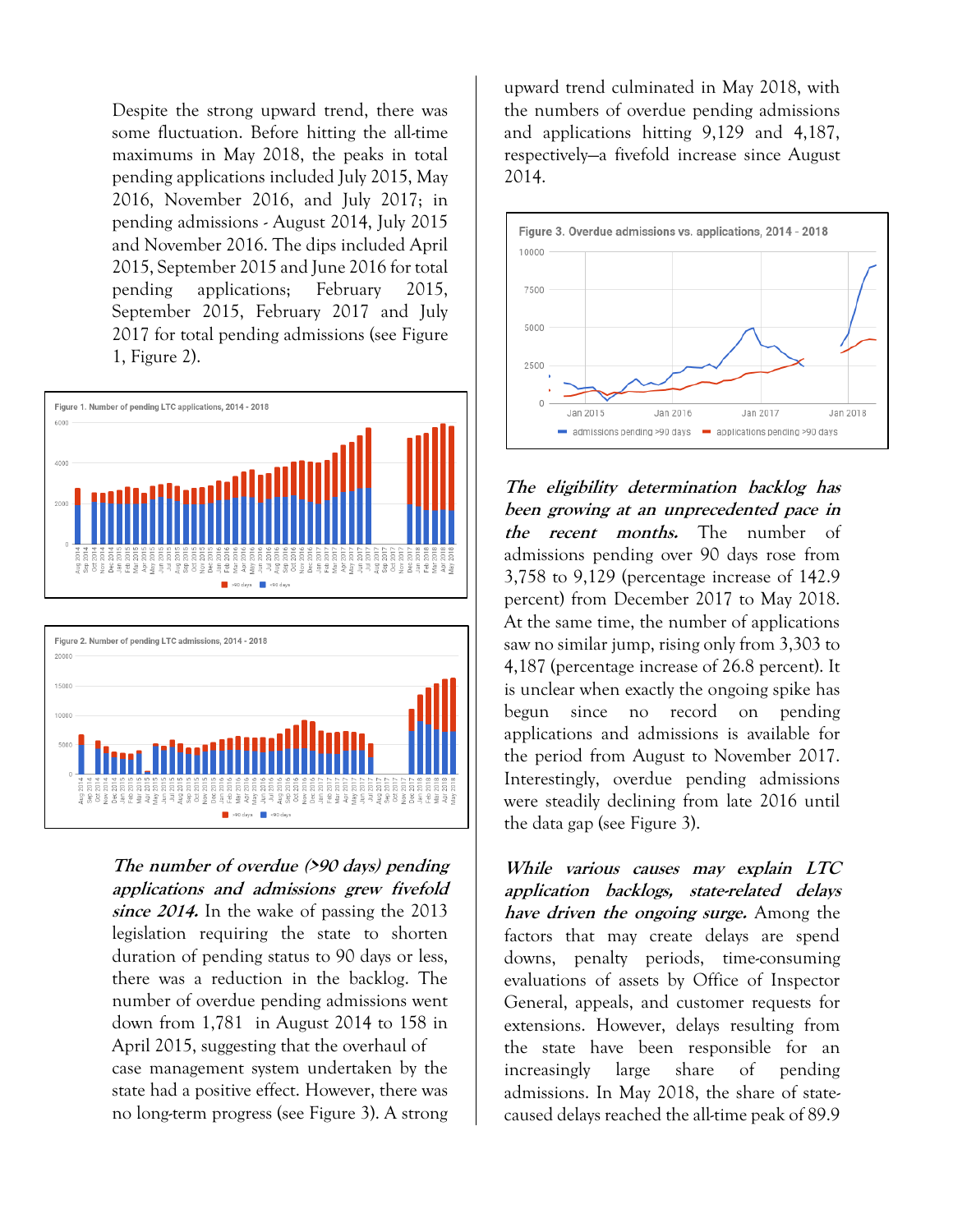percent. Delays resulting from the state also grew much faster than those resulting not from the state: the former more than doubled, rising from 412 in July 2017 to 922 in May 2018 while the latter more than quadrupled from 1,988 in July 2017 to 8,207 in May 2018 (see Figure 4).

**The number of overdue (>90 days) pending admissions is rising at a much higher pace than the number of overdue pending applications.** The gap between the two has become unprecedentedly wide, with the number of overdue pending admissions more than double the number of pending applications. Yet only recently, in July 2017, overdue applications outnumbered overdue admissions (see Figure 4).



**The number of overdue medical-only redeterminations spiked in January but has fallen since.** The number of total medicalonly pending redeterminations nearly doubled and the number of redeterminations pending over 90 days rose more than seven times from July 2017 to January 2018. However, according to HFS monthly reports, the number of overdue redetermination cases fell from 4,642 in January to 0 in February and March, only to climb back up to 1,424 in April 2018 and 1,183 in May. Notably, complete absence of overdue redeterminations had not happened previously in recent history—the number of cases pending over 90 days ranged

from 273 to 1,343 in the past, with both average and median above 600 for the May 2016 to July 2017 period (see Figure 5).



**Lack of state processing capacity may be the primary reason for delays.** The number of applications pending less than 90 days has remained almost constant since 2014, with minor fluctuations around 2000. In  $\frac{3}{4}$  of all months, between 1,972 and 2,271 pending applications were reported (see Figure 1). At the same time, the total number of pending applications has been growing. In the past, shortage of caseworkers to process the applications has been identified as a key reason for slow application processing, especially if the workload is increasing at the same time. Other capacity limitations may be related to technology or case management methodology.

**Recent administrative changes may have contributed to the mounting of the backlog.** According to the December 2017 report, some of the increase in pending admissions could be attributed to the launch of Phase 2 of Integrated Eligibility System (IES), a digital public benefit eligibility and case management system in late October 2017.<sup>6</sup> Another explanation offered in December 2017 report was that HFS and DHS performed an "indepth review of the manual entry system", added missing admissions and corrected other

 $\overline{a}$ 

<sup>6</sup> DH[S Medicaid Advisory Committee Public Education](https://www.illinois.gov/hfs/SiteCollectionDocuments/120717MACPublicEducationSubcommittee.pdf)  [Subcommittee Meeting,](https://www.illinois.gov/hfs/SiteCollectionDocuments/120717MACPublicEducationSubcommittee.pdf) 12/7/2017.